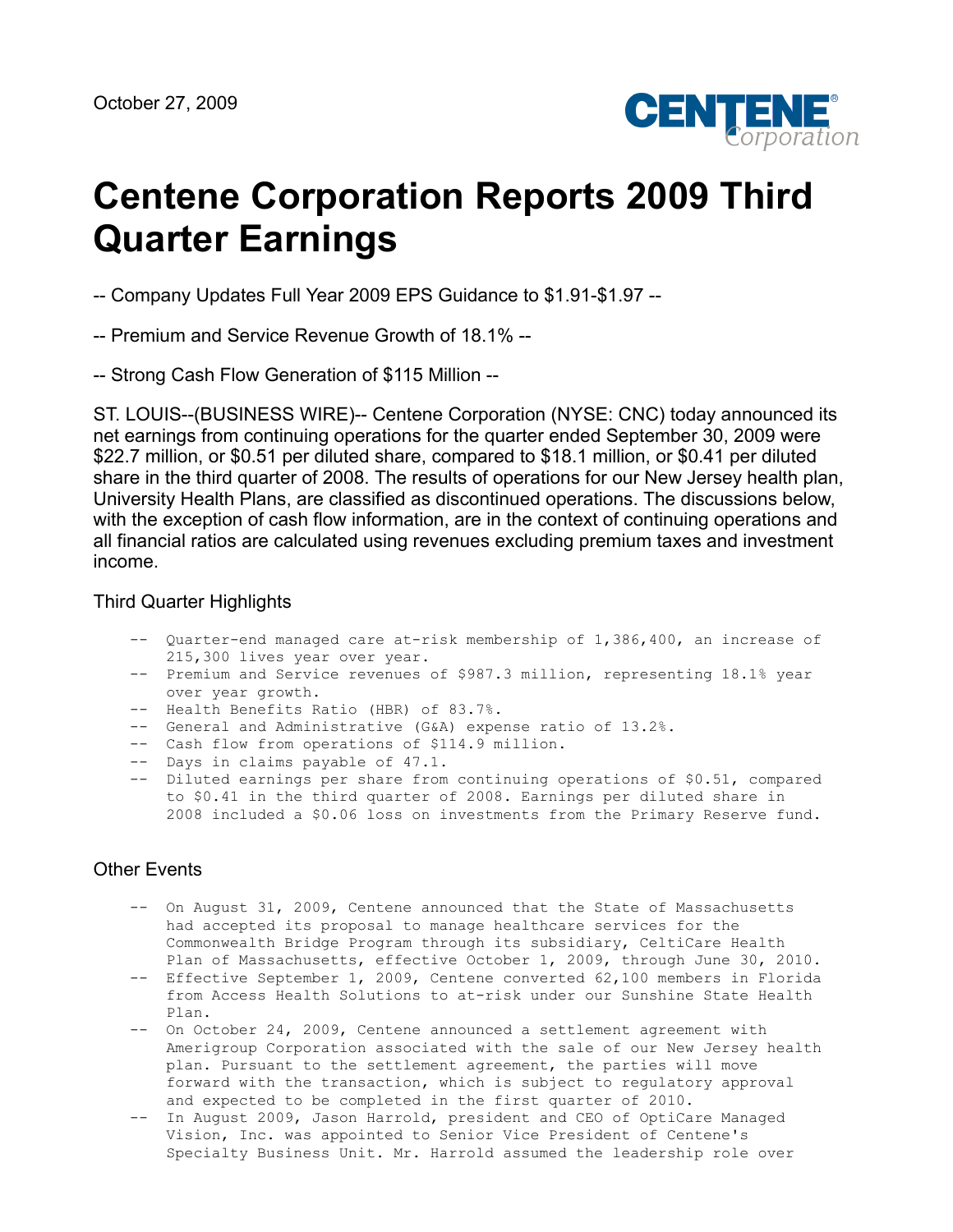the specialty companies previously held by William Scheffel. -- On October 26, 2009 our Board of Directors approved an extension of our stock repurchase program.

Michael F. Neidorff, Centene's Chairman and Chief Executive Officer, stated, "We are pleased with the ability of our team to deliver solid results across Centene's products and markets in a challenging economic environment."

The following table depicts membership in Centene's managed care organizations, by state, at September 30, 2009 and 2008:

|                          | September 30, |           |
|--------------------------|---------------|-----------|
|                          | 2009          | 2008      |
| Arizona                  | 17,400        |           |
| Florida                  | 84,400        |           |
| Georgia                  | 303,400       | 283,900   |
| Indiana                  | 200,700       | 172,400   |
| Massachusetts            | 500           |           |
| Ohio                     | 151,200       | 132,500   |
| South Carolina           | 46,100        | 26,600    |
| Texas                    | 450,200       | 433,200   |
| Wisconsin                | 132,500       | 122,500   |
| Total at-risk membership | 1,386,400     | 1,171,100 |
| Non-risk membership      | 63,200*       | 3,700     |
| Total                    | 1,449,600     | 1,174,800 |

\* Increase mainly due to consolidation of our Access Health Solutions LLC investment, effective January 1, 2009.

The following table depicts membership in Centene's managed care organizations, by member category, at September 30, 2009 and 2008:

|                    | September 30,     |         |  |  |  |
|--------------------|-------------------|---------|--|--|--|
|                    | 2009              | 2008    |  |  |  |
| Medicaid           | 1,040,500 850,500 |         |  |  |  |
| CHIP & Foster Care | 263,400           | 261,800 |  |  |  |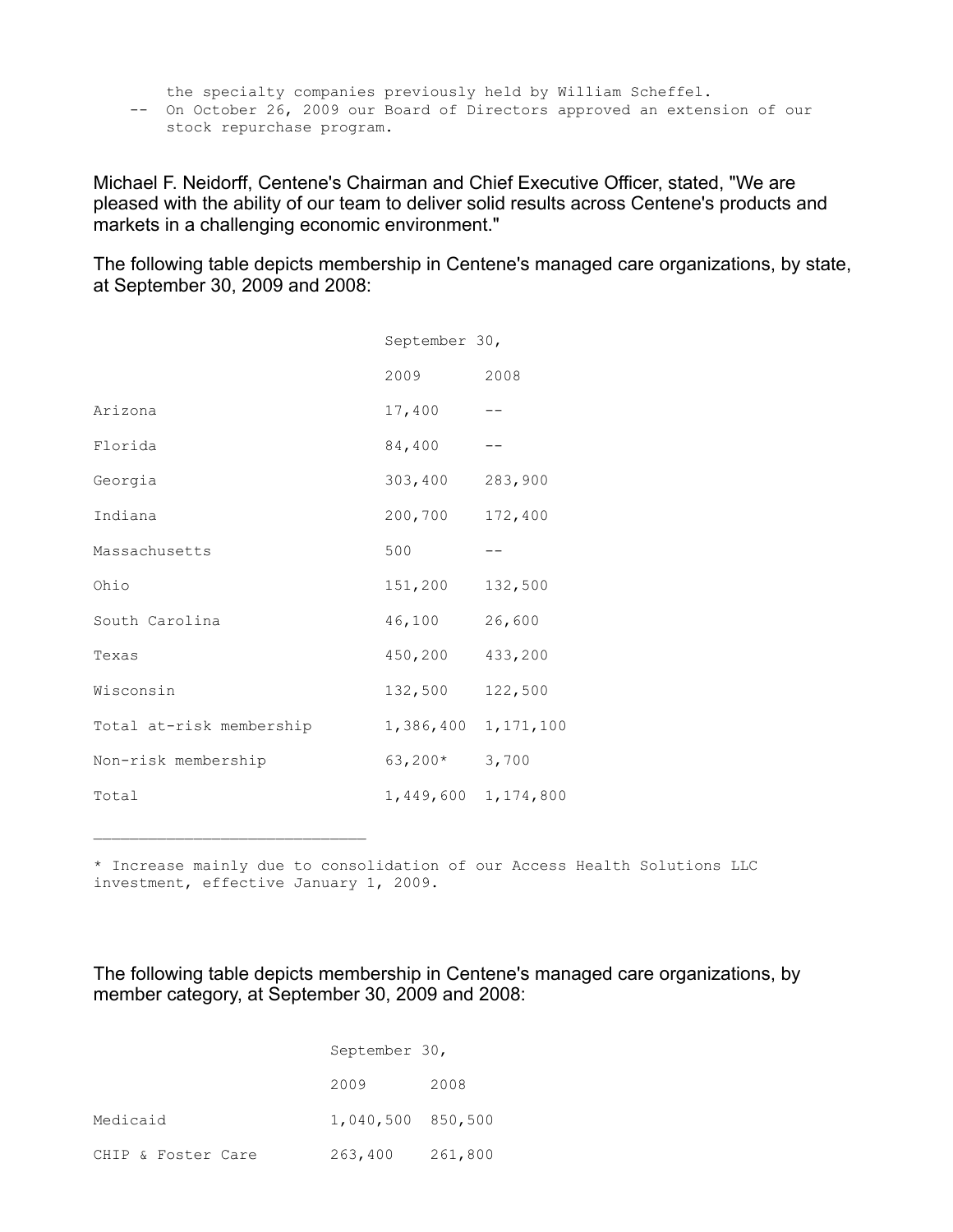| ABD & Medicare                                 | 82,500 | 58,800              |
|------------------------------------------------|--------|---------------------|
| Total at-risk membership $1,386,400$ 1,171,100 |        |                     |
| Non-risk membership                            | 63,200 | 3,700               |
| Total                                          |        | 1,449,600 1,174,800 |

#### Statement of Operations

- -- For the third quarter of 2009, Premium and Service Revenues increased 18.1% to \$987.3 million from \$835.7 million in the third quarter of 2008. The increase was primarily driven by premium rate increases and membership growth in all states, including the commencement of our Arizona acute care contract in October 2008, the consolidation of Access and conversion of members to our at-risk plan in Florida.
- -- The consolidated HBR, which reflects medical costs as a percent of premium revenues, was 83.7%. A reconciliation of the change in HBR from the prior year same period and from the immediately preceding quarter is presented below:

| 03:2009 vs. 03:2008                              |       | 03:2009 vs. 02:2009                              |       |
|--------------------------------------------------|-------|--------------------------------------------------|-------|
| Third Ouarter 2008                               |       | 82.2 % Second Quarter 2009                       | 83.1% |
| Decrease in Texas CHIP/Perinate 1.0<br>rates     |       | New markets reserved at higher 0.1<br>rates      |       |
| Impact of additional costs<br>related to the flu | 0.5   | Impact of additional costs<br>related to the flu | 0.3   |
| Pass-through payments                            | 0.1   | Pass-through payments                            | 0.1   |
| Net change in other markets                      | (0,1) | Net change in other markets                      | 0.1   |
| Third Ouarter 2009                               |       | 83.7 % Third Ouarter 2009                        | 83.7% |

The increase in the third quarter of 2009 over the comparable period in 2008 was due to the March 1, 2009 rate decrease for our CHIP/Perinate product in Texas which brought the HBR more in line with our normal range and the impact of additional costs related to the flu. We also experienced improvements in our ABD product, particularly in Ohio, which was mostly offset by the impact of changes in rates and benefit structures in other markets. Sequentially, the increase in the HBR reflects the impact of additional costs related to the flu along with the effect of reserving at higher rates for new markets and receiving pass-through payments which increase the HBR ratio.

 -- Consolidated G&A expense as a percent of premium and service revenues was 13.2% in the third quarter of 2009, a decrease from 14.2% in the third quarter of 2008. The reduction in the G&A ratio between years reflects improved leveraging of our costs over a higher revenue base and the impact of additional revenue from new business (Arizona Acute Care,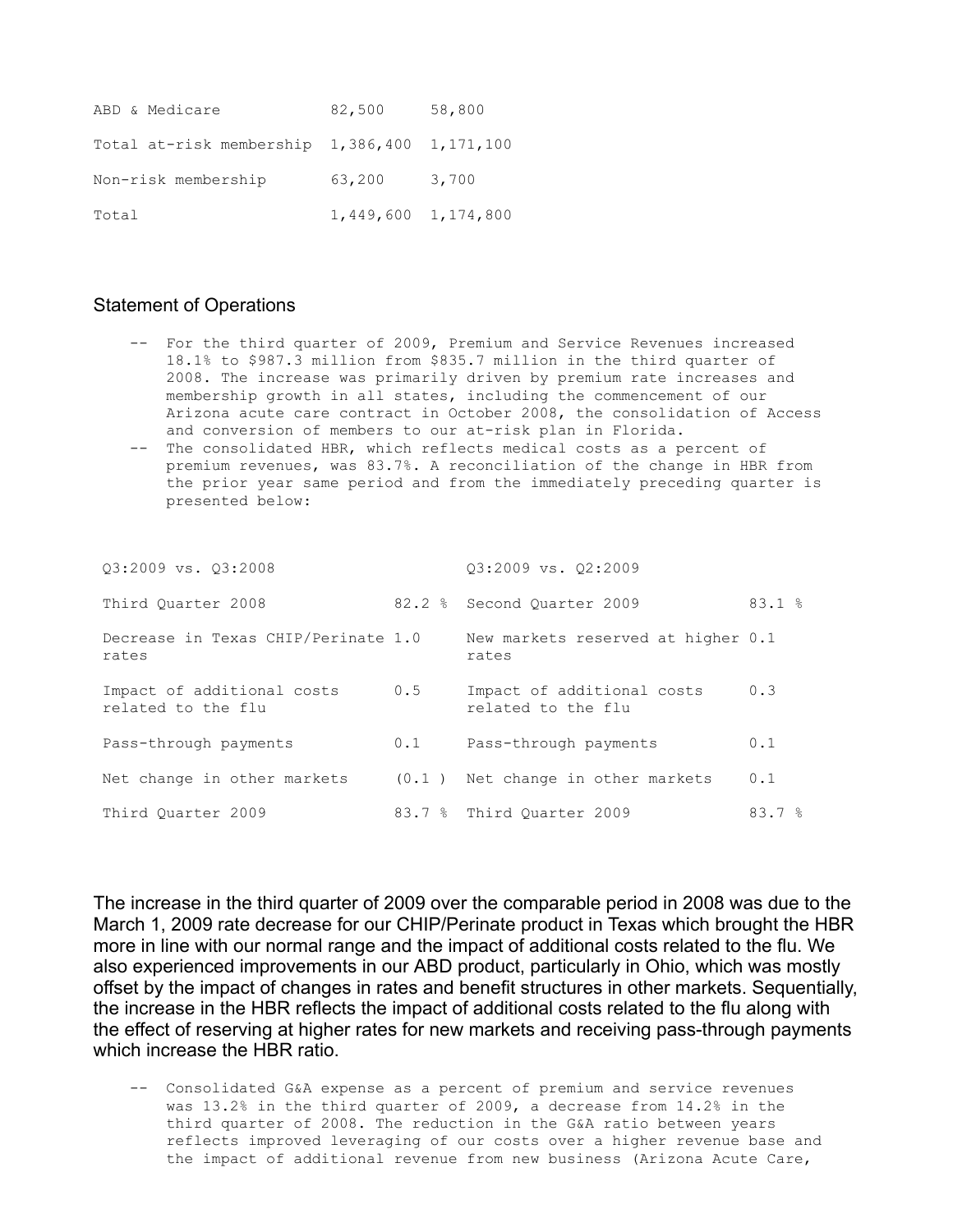Florida and South Carolina). -- Earnings per diluted share from continuing operations were \$0.51, compared to \$0.41 in the third quarter of 2008. Earnings per diluted share in 2008 included a \$0.06 loss on investments from the Primary Reserve fund.

## Balance Sheet and Cash Flow

At September 30, 2009, the Company had cash and investments of \$939.0 million, including \$911.4 million held by its regulated entities and \$27.6 million held by its unregulated entities. Medical claims liabilities totaled \$411.0 million, representing 47.1 days in claims payable, a decrease of 0.4 days from June 30, 2009. Total debt was \$277.3 million and debt to capitalization was 31.9%. Year to date cash flow from operations was \$177.0 million.

A reconciliation of the Company's change in days in claims payable from the immediately preceding quarter-end is presented below:

| Days in claims payable, June 30, 2009           | 47.5 |  |  |  |  |  |
|-------------------------------------------------|------|--|--|--|--|--|
| Payment of annual provider bonuses              |      |  |  |  |  |  |
| Impact of Florida expansion                     |      |  |  |  |  |  |
| Days in claims payable, September 30, 2009 47.1 |      |  |  |  |  |  |

# **Outlook**

The table below depicts the Company's annual guidance from continuing operations for 2009:

|                                                              | Full Year 2009  |      |  |  |
|--------------------------------------------------------------|-----------------|------|--|--|
|                                                              | Low             | High |  |  |
| Premium and Service revenues (in millions) $$3,850$ $$3,900$ |                 |      |  |  |
| Earnings per diluted share                                   | $$1.91$ $$1.97$ |      |  |  |

### Stock Repurchase Authorization

On October 26, 2009, the Company's Board of Directors extended the Company's stock repurchase program. The program authorizes the repurchase of up to 4,000,000 shares of the Company's common stock from time to time on the open market or through privately negotiated transactions. No duration has been placed on the repurchase program and we reserve the right to discontinue the repurchase program at any time.

Conference Call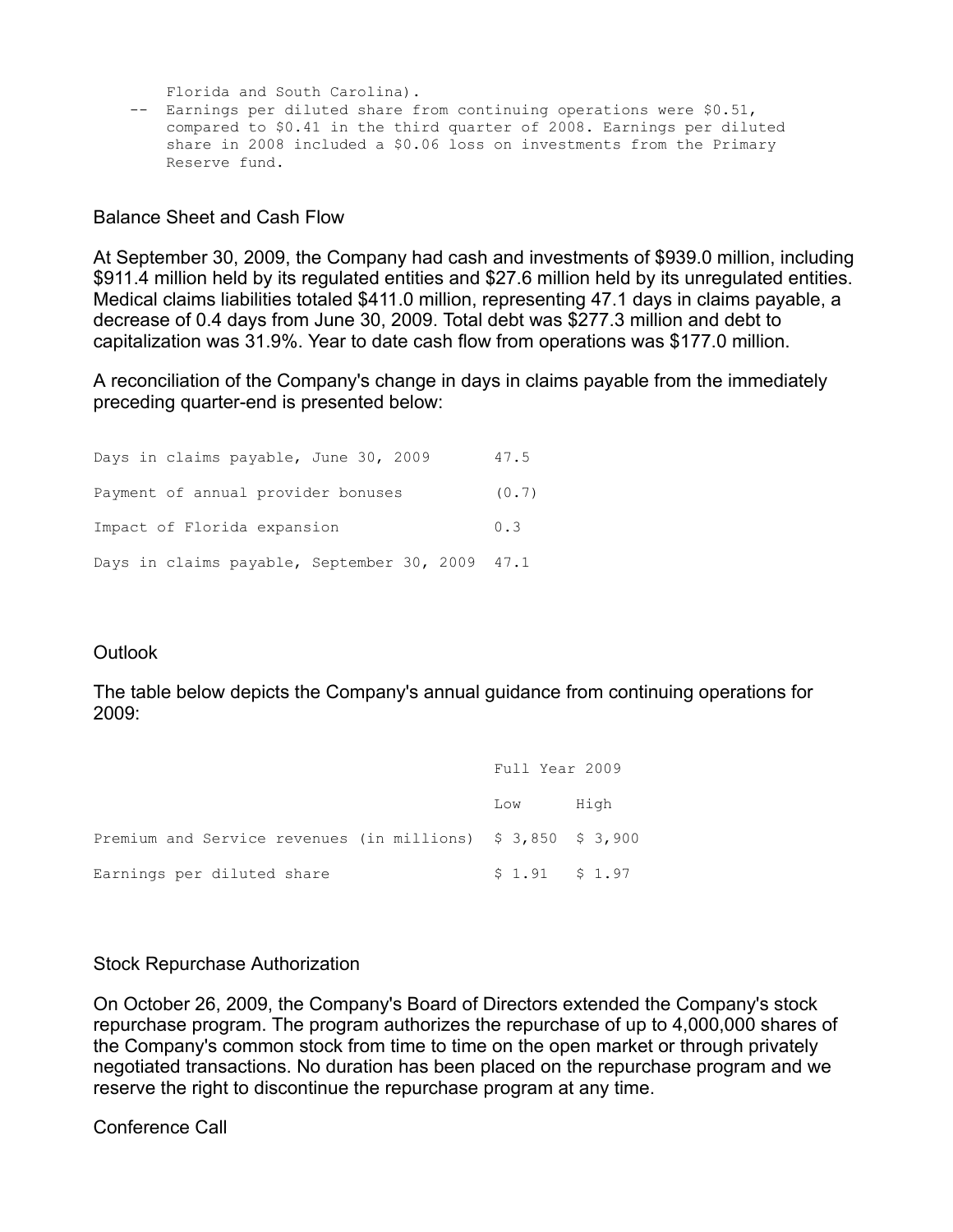As previously announced, the Company will host a conference call Tuesday, October 27, 2009, at 8:30 A.M. (Eastern Time) to review the financial results for the second quarter ended September 30, 2009, and to discuss its business outlook. Michael F. Neidorff and William N. Scheffel will host the conference call. Investors and other interested parties are invited to listen to the conference call by dialing 800-273-1254 in the U.S. and Canada, 973- 638-3440 from abroad, or via a live Internet broadcast on the Company's website at [www.centene.com,](http://www.centene.com/) under the Investor Relations section. A replay will be available for ondemand listening shortly after the completion of the call until 11:59 PM (Eastern Time) on Tuesday, November 10, 2009, at the aforementioned URL, or by dialing 800-642-1687 in the U.S. and Canada, or 706-645-9291 from abroad, and entering access code 30957978.

## About Centene Corporation

Centene Corporation is a leading multi-line healthcare enterprise that provides programs and related services to individuals receiving benefits under Medicaid, including the Children's Health Insurance Program (CHIP), as well as Aged, Blind, or Disabled (ABD), Foster Care, Long-Term Care and Medicare (Special Needs Plans). The Company operates local health plans and offers a wide range of health insurance solutions to individuals and the rising number of uninsured Americans. It also contracts with other healthcare and commercial organizations to provide specialty services including behavioral health, life and health management, managed vision, telehealth services, pharmacy benefits management and medication adherence. Information regarding Centene is available via the Internet at [www.centene.com.](http://www.centene.com/)

The information provided in this press release contains forward-looking statements that relate to future events and future financial performance of Centene. Subsequent events and developments may cause the Company's estimates to change. The Company disclaims any obligation to update this forward-looking financial information in the future. Readers are cautioned that matters subject to forward-looking statements involve known and unknown risks and uncertainties, including economic, regulatory, competitive and other factors that may cause Centene's or its industry's actual results, levels of activity, performance or achievements to be materially different from any future results, levels of activity, performance or achievements expressed or implied by these forward-looking statements. Actual results may differ from projections or estimates due to a variety of important factors, including Centene's ability to accurately predict and effectively manage health benefits and other operating expenses, competition, changes in healthcare practices, changes in federal or state laws or regulations, inflation, provider contract changes, new technologies, reduction in provider payments by governmental payors, major epidemics, disasters and numerous other factors affecting the delivery and cost of healthcare. The expiration, cancellation or suspension of Centene's Medicaid Managed Care contracts by state governments would also negatively affect Centene.

# [Tables Follow]

CENTENE CORPORATION AND SUBSIDIARIES CONSOLIDATED BALANCE SHEETS (In thousands, except share data) (Unaudited)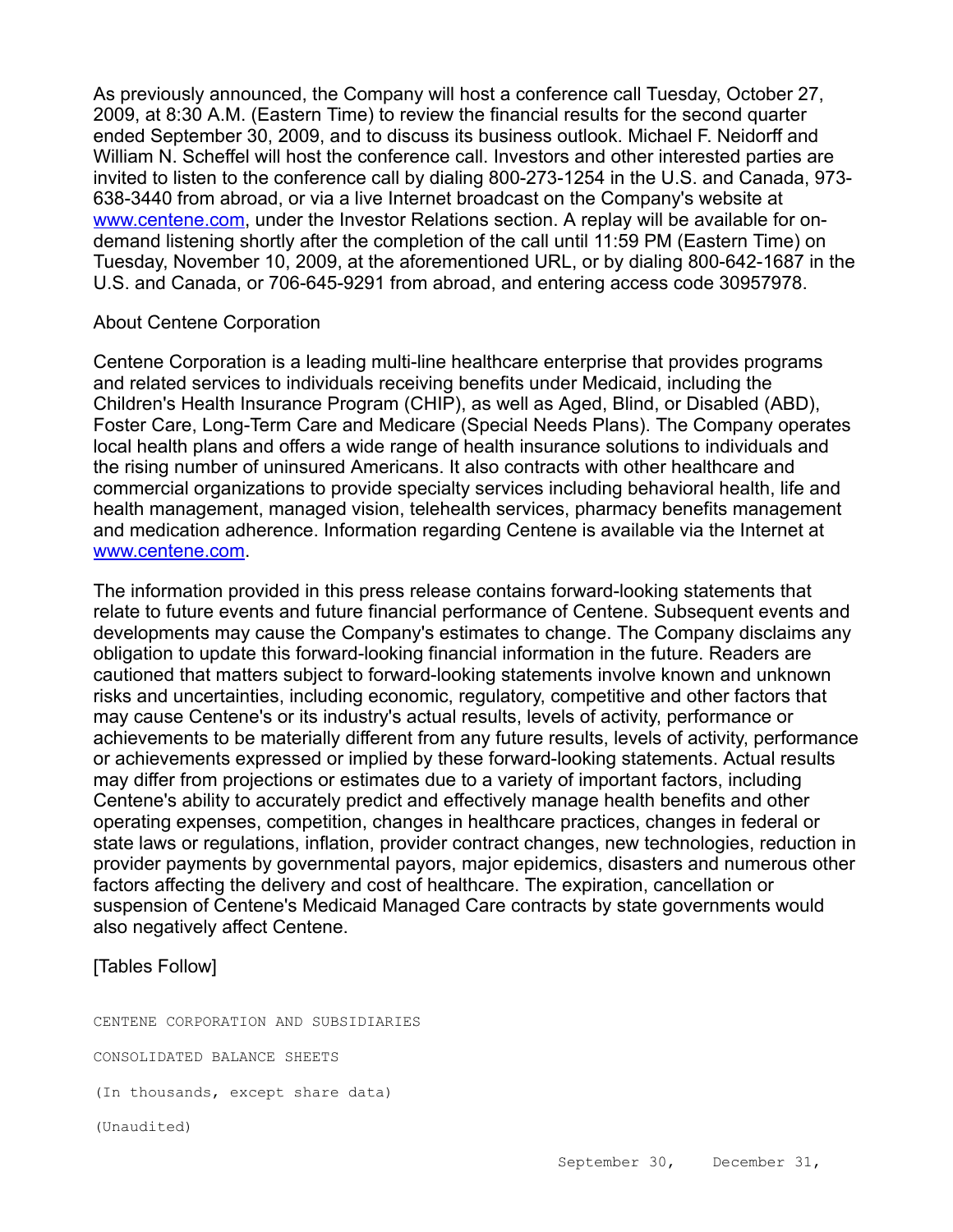|                                                                                                                    | 2009                      | 2008 |           |  |
|--------------------------------------------------------------------------------------------------------------------|---------------------------|------|-----------|--|
| ASSETS                                                                                                             |                           |      |           |  |
| Current assets:                                                                                                    |                           |      |           |  |
| Cash and cash equivalents of continuing<br>operations                                                              | \$389,135                 |      | \$370,999 |  |
| Cash and cash equivalents of discontinued<br>operations                                                            | 4,847                     |      | 8,100     |  |
| Total cash and cash equivalents                                                                                    | 393,982                   |      | 379,099   |  |
| Premium and related receivables, net of allowance<br>for uncollectible accounts of \$19 and \$595,<br>respectively | 104,798                   |      | 92,531    |  |
| Short-term investments, at fair value (amortized<br>cost \$45,332 and \$108,469, respectively)                     | 45,692                    |      | 109,393   |  |
| Other current assets                                                                                               | 61,294                    |      | 75,333    |  |
| Current assets of discontinued operations other<br>than cash                                                       | 8,292                     |      | 9,987     |  |
| Total current assets                                                                                               | 614,058                   |      | 666,343   |  |
| Long-term investments, at fair value (amortized<br>cost \$475,078 and \$329,330, respectively)                     | 486,889                   |      | 332, 411  |  |
| Restricted deposits, at fair value (amortized<br>cost \$17,177 and \$9,124, respectively)                          | 17,286                    |      | 9,254     |  |
| Property, software and equipment, net of<br>accumulated depreciation of \$96,314 and \$74,194,<br>respectively     | 209,920                   |      | 175,858   |  |
| Goodwill                                                                                                           | 219,100                   |      | 163,380   |  |
| Intangible assets, net                                                                                             | 23,454                    |      | 17,575    |  |
| Other long-term assets                                                                                             | 37,100                    |      | 59,083    |  |
| Long-term assets of discontinued operations                                                                        | 27,207                    |      | 27,248    |  |
| Total assets                                                                                                       | $$1,635,014$ $$1,451,152$ |      |           |  |
| LIABILITIES AND STOCKHOLDERS' EQUITY                                                                               |                           |      |           |  |
| Current liabilities:                                                                                               |                           |      |           |  |
| Medical claims liability                                                                                           | $$410,997$ $$373,037$     |      |           |  |
| Accounts payable and accrued expenses                                                                              | 204,411                   |      | 219,566   |  |
| Unearned revenue                                                                                                   | 68,024                    |      | 17,107    |  |
| Current portion of long-term debt                                                                                  | 645                       |      | 255       |  |
| Current liabilities of discontinued operations                                                                     | 23,846                    |      | 31,013    |  |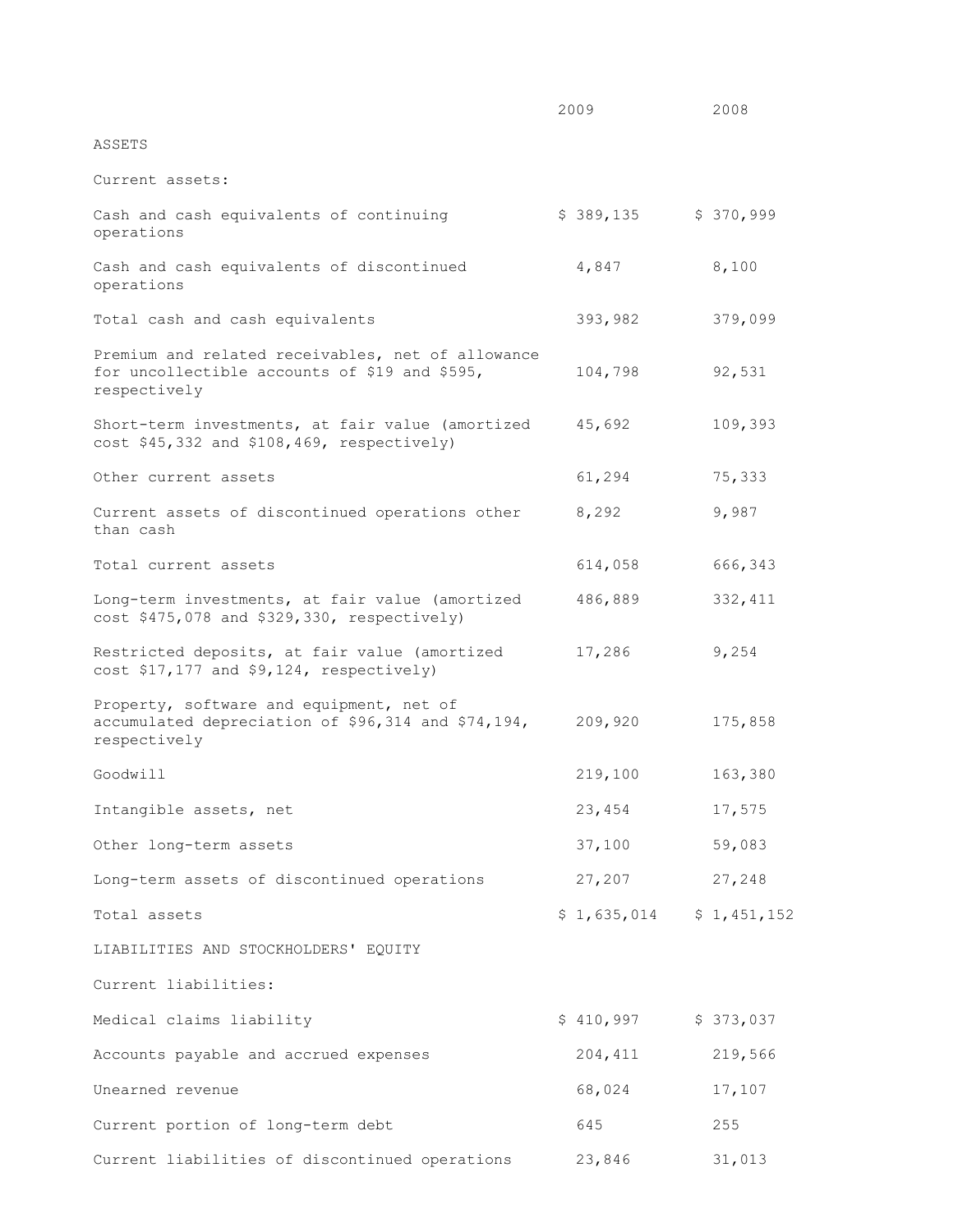| Total current liabilities                                                                                                                      | 707,923     | 640,978                    |
|------------------------------------------------------------------------------------------------------------------------------------------------|-------------|----------------------------|
| Long-term debt                                                                                                                                 | 276,687     | 264,637                    |
| Other long-term liabilities                                                                                                                    | 55,992      | 43,539                     |
| Long-term liabilities of discontinued operations                                                                                               | 1,155       | 726                        |
| Total liabilities                                                                                                                              | 1,041,757   | 949,880                    |
| Commitments and contingencies                                                                                                                  |             |                            |
| Stockholders' equity:                                                                                                                          |             |                            |
| Common stock, \$.001 par value; authorized<br>100,000,000 shares; issued and outstanding<br>45, 402, 369 and 45, 071, 179 shares, respectively | 45          | 45                         |
| Additional paid-in capital                                                                                                                     | 277,709     | 263,835                    |
| Accumulated other comprehensive income:                                                                                                        |             |                            |
| Unrealized gain on investments, net of tax                                                                                                     | 7,812       | 3,152                      |
| Retained earnings                                                                                                                              | 335,192     | 275,236                    |
| Treasury stock, at cost (2,373,893 and 2,083,415<br>shares, respectively)                                                                      | (46, 497)   | (40, 996)<br>$\rightarrow$ |
| Total Centene stockholders' equity                                                                                                             | 574,261     | 501,272                    |
| Noncontrolling interest                                                                                                                        | 18,996      | $- -$                      |
| Total stockholders' equity                                                                                                                     | 593,257     | 501,272                    |
| Total liabilities and stockholders' equity                                                                                                     | \$1,635,014 | \$1,451,152                |

CENTENE CORPORATION AND SUBSIDIARIES CONSOLIDATED STATEMENTS OF OPERATIONS (In thousands, except share data) (Unaudited)

Three Months Ended Nine Months Ended September 30, September 30, 2009 2008 2009 2008 Revenues: Premium \$ 960,009 \$ 817,740 \$ 2,754,713 \$ 2,338,550 Service 27,300 17,962 72,740 56,958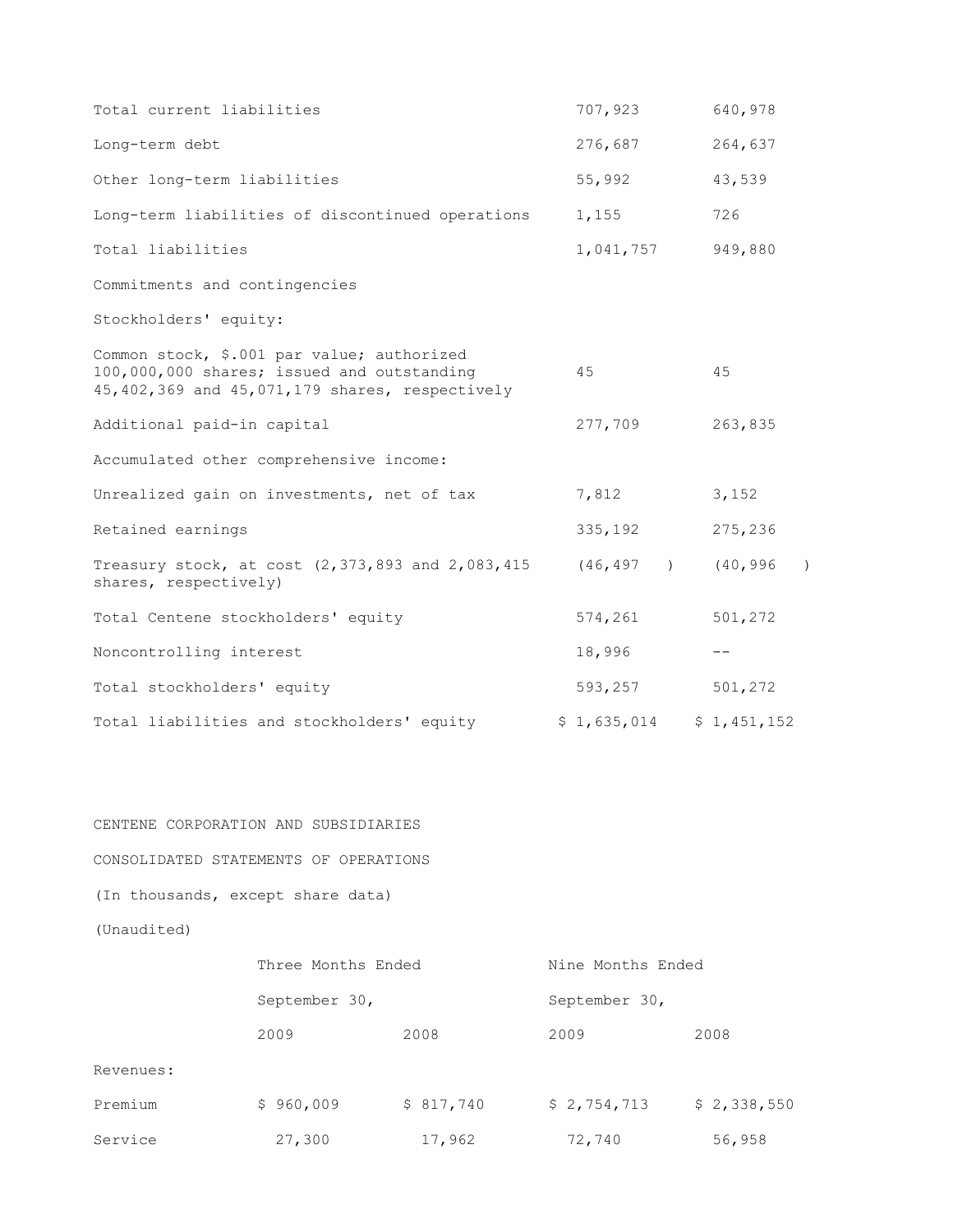| Premium and<br>service revenues                                                                                                                   | 987,309                      | 835,702                      | 2,827,453                    | 2,395,508                     |
|---------------------------------------------------------------------------------------------------------------------------------------------------|------------------------------|------------------------------|------------------------------|-------------------------------|
| Premium tax                                                                                                                                       | 50,925                       | 22,897                       | 182,685                      | 66,249                        |
| Total revenues                                                                                                                                    | 1,038,234                    | 858,599                      | 3,010,138                    | 2,461,757                     |
| Expenses:                                                                                                                                         |                              |                              |                              |                               |
| Medical costs                                                                                                                                     | 803,062                      | 671,920                      | 2,298,108                    | 1,932,172                     |
| Cost of services                                                                                                                                  | 15,843                       | 12,854                       | 46,364                       | 43,467                        |
| General and<br>administrative<br>expenses                                                                                                         | 130,024                      | 118,628                      | 381,524                      | 323,391                       |
| Premium tax                                                                                                                                       | 51,295                       | 23,284                       | 183,785                      | 66,636                        |
| Total operating<br>expenses                                                                                                                       | 1,000,224                    | 826,686                      | 2,909,781                    | 2,365,666                     |
| Earnings from<br>operations                                                                                                                       | 38,010                       | 31,913                       | 100,357                      | 96,091                        |
| Other income<br>(expense) :                                                                                                                       |                              |                              |                              |                               |
| Investment and<br>other income                                                                                                                    | 3,750                        | 2,708                        | 11,781                       | 15,724                        |
| Interest expense                                                                                                                                  | (4, 064)<br>$\left( \right)$ | (4, 377)<br>$\left( \right)$ | (12, 210)<br>$\lambda$       | (12, 436)<br>$\left( \right)$ |
| Earnings from<br>continuing                                                                                                                       |                              |                              |                              |                               |
| operations,<br>before income<br>tax expense                                                                                                       | 37,696                       | 30,244                       | 99,928                       | 99,379                        |
| Income tax<br>expense                                                                                                                             | 12,426                       | 12,145                       | 35,060                       | 38,464                        |
| Earnings from<br>continuing<br>operations, net<br>of income tax<br>expense                                                                        | 25,270                       | 18,099                       | 64,868                       | 60,915                        |
| Discontinued<br>operations, net<br>of income tax<br>(benefit)<br>expense of \$<br>$(792)$ , \$242, \$<br>$(1, 148)$ and<br>\$390,<br>respectively | (1, 460)<br>$\rightarrow$    | 149                          | (2, 394)<br>$\left( \right)$ | 1,159                         |
| Net earnings                                                                                                                                      | 23,810                       | 18,248                       | 62,474                       | 62,074                        |
| Noncontrolling<br>interest                                                                                                                        | 2,542                        |                              | 2,518                        |                               |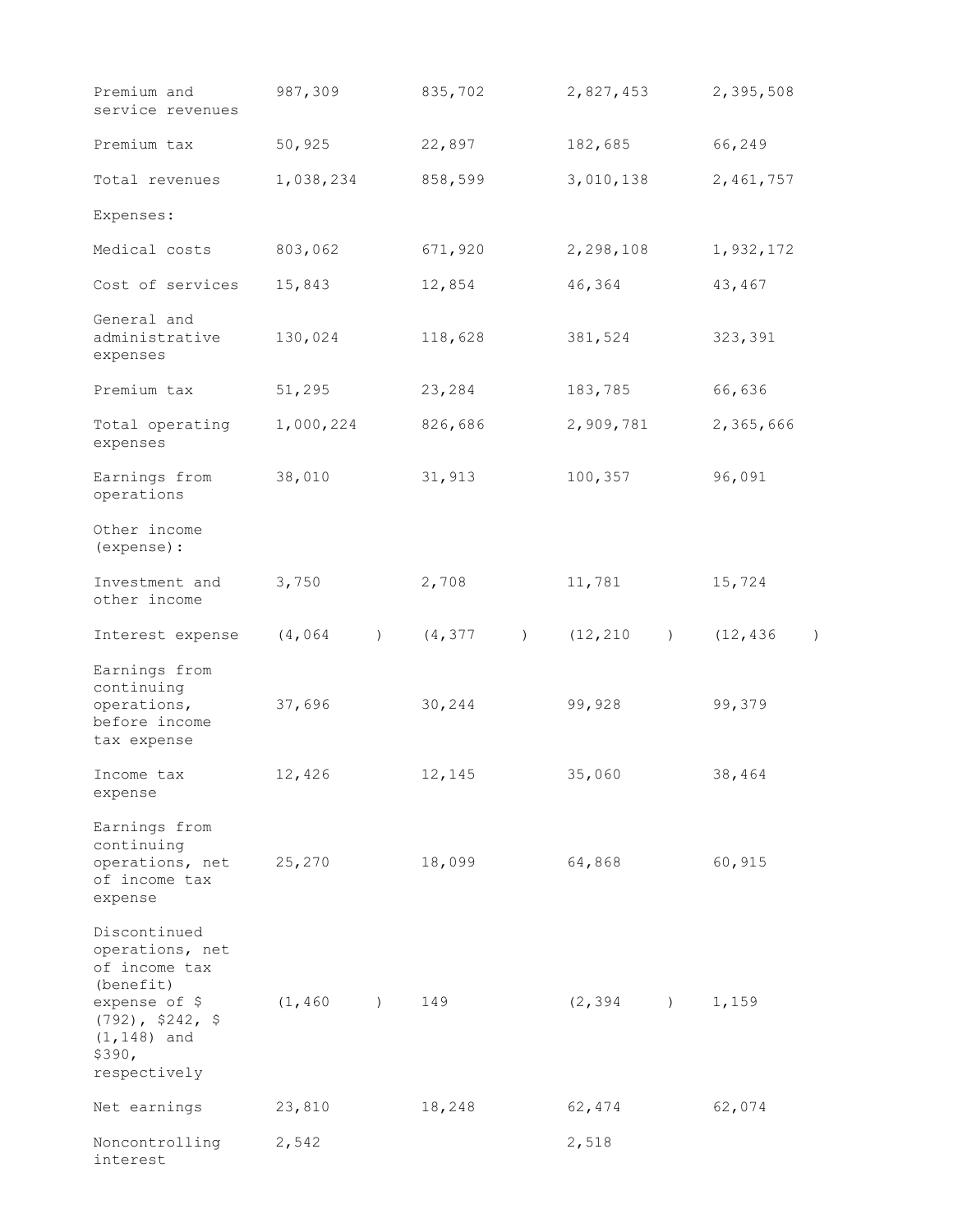| Net earnings<br>attributable to<br>Centene<br>Corporation                       | \$21,268   |                  | \$18,248     | \$59,956     |                  | \$62,074     |
|---------------------------------------------------------------------------------|------------|------------------|--------------|--------------|------------------|--------------|
| Amounts<br>attributable to<br>Centene<br>Corporation<br>common<br>shareholders: |            |                  |              |              |                  |              |
| Earnings from<br>continuing<br>operations, net<br>of income tax<br>expense      | \$22,728   |                  | \$18,099     | \$62,350     |                  | \$60,915     |
| Discontinued<br>operations, net<br>of income tax<br>(benefit)<br>expense        | (1, 460)   | $\left( \right)$ | 149          | (2, 394)     | $\left( \right)$ | 1,159        |
| Net earnings                                                                    | \$21,268   |                  | \$18,248     | \$59,956     |                  | \$62,074     |
| Net earnings<br>(loss) per share<br>attributable to<br>Centene<br>Corporation:  |            |                  |              |              |                  |              |
| Basic:                                                                          |            |                  |              |              |                  |              |
| Continuing<br>operations                                                        | \$0.53     |                  | \$0.42       | \$1.45       |                  | \$1.40       |
| Discontinued<br>operations                                                      | (0.04)     | $\lambda$        |              | (0.06)       | $\lambda$        | 0.03         |
| Earnings per<br>common share                                                    | \$0.49     |                  | \$0.42       | \$1.39       |                  | \$1.43       |
| Diluted:                                                                        |            |                  |              |              |                  |              |
| Continuing<br>operations                                                        | \$0.51     |                  | \$0.41       | \$1.41       |                  | \$1.37       |
| Discontinued<br>operations                                                      | (0.03)     | $\big)$          |              | (0.05)       | $\left( \right)$ | 0.02         |
| Earnings per<br>common share                                                    | \$0.48     |                  | \$0.41       | \$1.36       |                  | \$1.39       |
| Weighted average<br>number of shares<br>outstanding:                            |            |                  |              |              |                  |              |
| Basic                                                                           | 43,001,870 |                  | 43, 232, 941 | 43,023,431   |                  | 43, 381, 819 |
| Diluted                                                                         | 44,291,604 |                  | 44,530,347   | 44, 247, 153 |                  | 44,541,424   |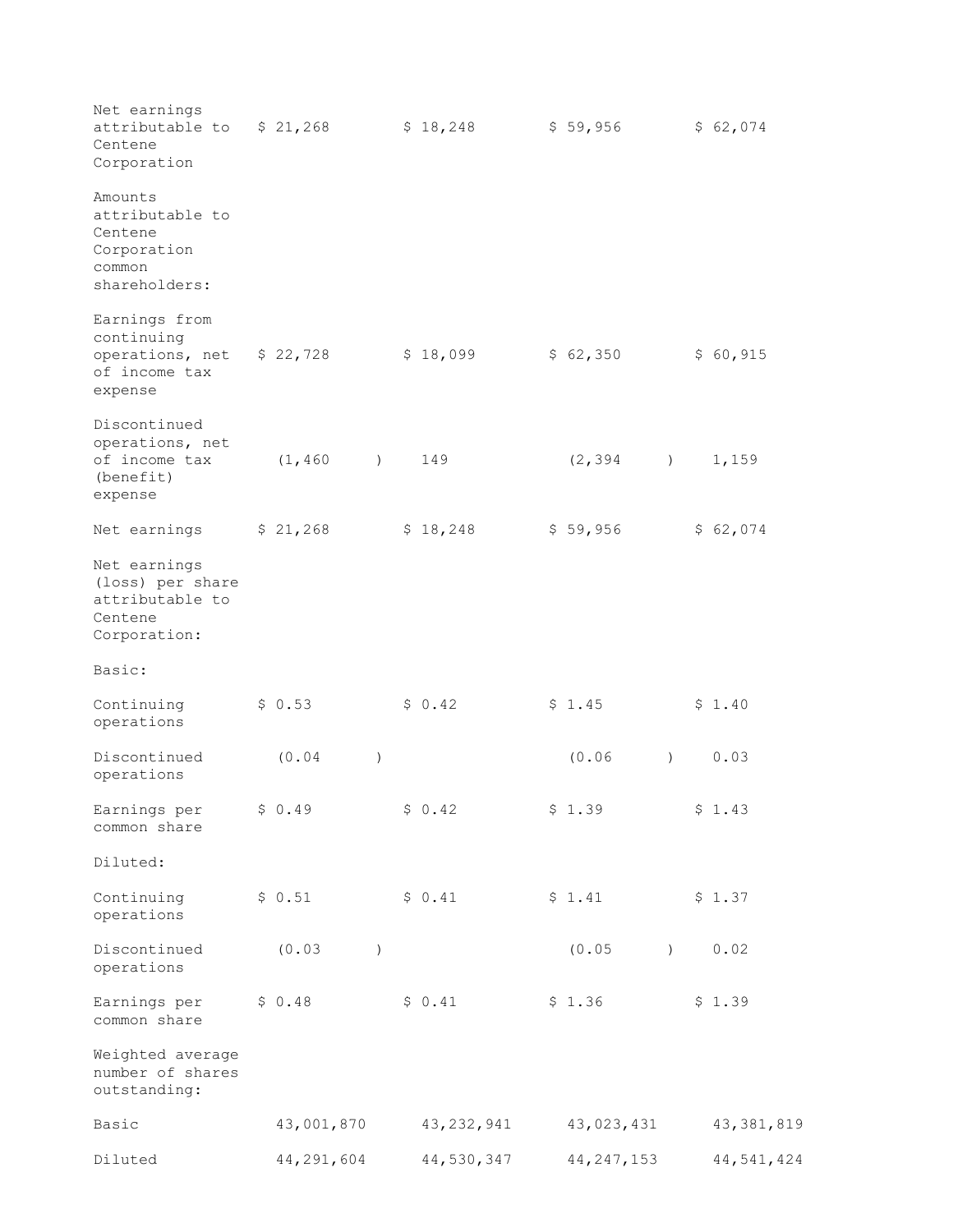#### CENTENE CORPORATION AND SUBSIDIARIES

#### CONSOLIDATED STATEMENTS OF CASH FLOWS

(In thousands)

|                                                                                                   |                         |                | Nine Months Ended September 30, |                  |
|---------------------------------------------------------------------------------------------------|-------------------------|----------------|---------------------------------|------------------|
|                                                                                                   | 2009                    |                | 2008                            |                  |
| Cash flows from operating activities:                                                             |                         |                |                                 |                  |
| Net earnings                                                                                      | $$62,474$ $$62,074$     |                |                                 |                  |
| Adjustments to reconcile net earnings to net<br>cash provided by operating activities             |                         |                |                                 |                  |
| Depreciation and amortization                                                                     | 30,800                  |                | 26,018                          |                  |
| Stock compensation expense                                                                        | 11,428                  |                | 11,576                          |                  |
| Loss on sale of investments, net                                                                  | 261                     |                | 4,923                           |                  |
| Deferred income taxes                                                                             | 4,516                   |                | 13,987                          |                  |
| Changes in assets and liabilities --                                                              |                         |                |                                 |                  |
| Premium and related receivables                                                                   | (381                    | $\rightarrow$  | (50, 797)                       | $\left( \right)$ |
| Other current assets                                                                              | (2, 595)                | $\rightarrow$  | (6, 422)                        | $\left( \right)$ |
| Other assets                                                                                      | (593)                   | $\overline{)}$ | (713                            | $\left( \right)$ |
| Medical claims liabilities                                                                        | 31,612                  |                | 28,109                          |                  |
| Unearned revenue                                                                                  | 54,725                  |                | (37, 931)                       | $\left( \right)$ |
| Accounts payable and accrued expenses                                                             | (17, 656)               |                | 74,723                          |                  |
| Other operating activities                                                                        | 2,386                   |                | 967                             |                  |
| Net cash provided by operating activities                                                         | 176,977                 |                | 126,514                         |                  |
| Cash flows from investing activities:                                                             |                         |                |                                 |                  |
| Capital expenditures                                                                              | $(42, 696)$ $(52, 588)$ |                |                                 | $\left( \right)$ |
| Purchases of investments                                                                          | (647, 086)              |                | (372, 221)                      | $\left( \right)$ |
| Sales and maturities of investments                                                               | 546,640                 |                | 356,367                         |                  |
| Investments in acquisitions, net of cash<br>acquired, and investment in equity method<br>investee | (31, 533)               |                | (83, 509)                       | $\left( \right)$ |
| Net cash used in investing activities                                                             | (174, 675)              |                | (151, 951)                      | $\left( \right)$ |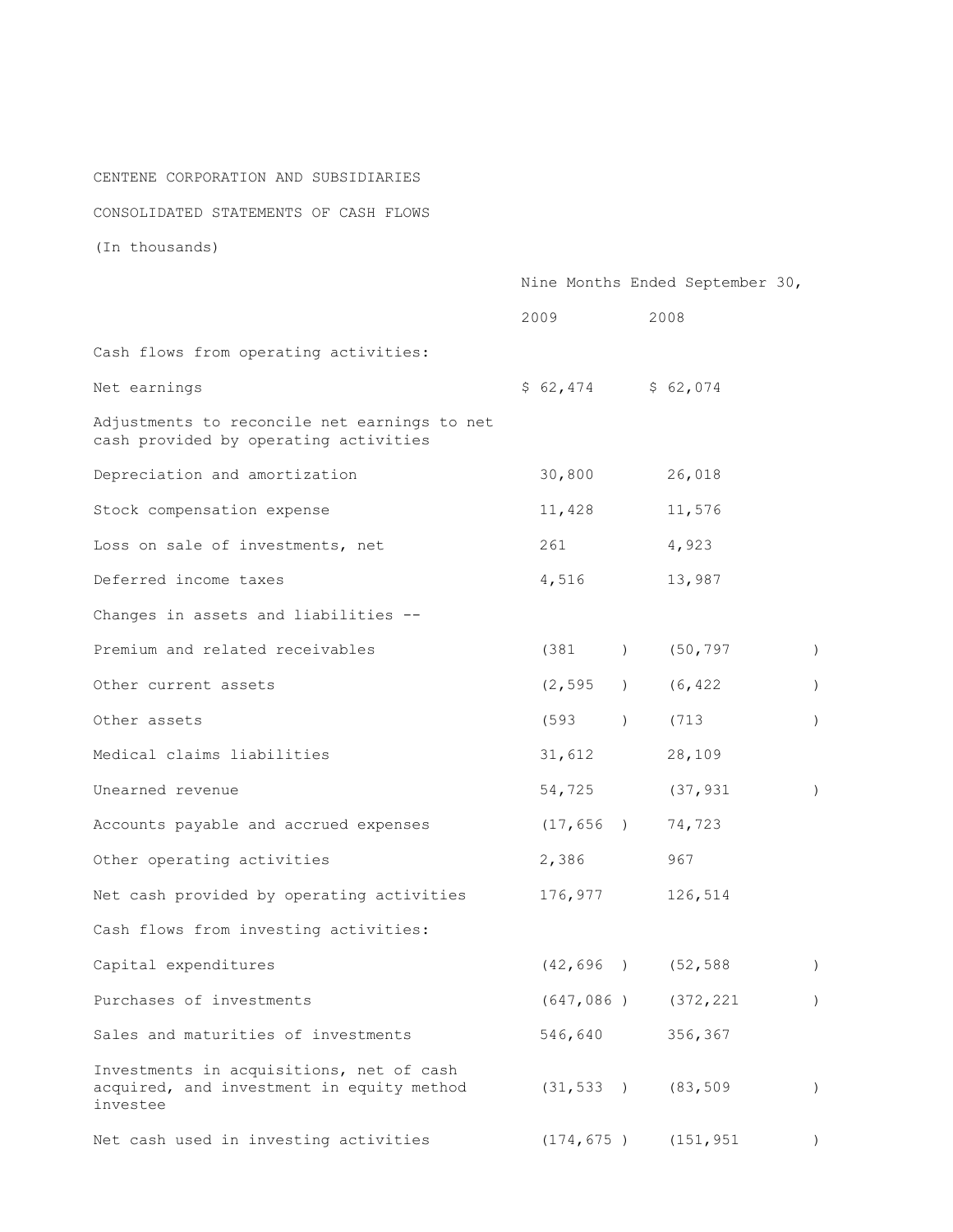| Cash flows from financing activities:                                      |                 |                  |                           |                  |
|----------------------------------------------------------------------------|-----------------|------------------|---------------------------|------------------|
| Proceeds from exercise of stock options                                    | 1,717           |                  | 4,770                     |                  |
| Proceeds from borrowings                                                   | 468,500         |                  | 152,005                   |                  |
| Payment of long-term debt                                                  |                 |                  | $(456, 059)$ $(109, 410)$ | $\lambda$        |
| Distributions to noncontrolling interest                                   | (3, 171)        |                  |                           |                  |
| Contribution from noncontrolling interest                                  | 7,495           |                  |                           |                  |
| Excess tax benefits from stock compensation                                | 43              |                  | 3,016                     |                  |
| Common stock repurchases                                                   |                 |                  | $(5, 539)$ $(18, 244)$    | $\left( \right)$ |
| Debt issue costs                                                           | (405)           | $\left( \right)$ |                           |                  |
| Net cash provided by financing activities                                  | 12,581          |                  | 32,137                    |                  |
| Net increase in cash and cash equivalents                                  | 14,883          |                  | 6,700                     |                  |
| Cash and cash equivalents, beginning of<br>period                          | 379,099 268,584 |                  |                           |                  |
| Cash and cash equivalents, end of period                                   | \$393,982       |                  | \$275,284                 |                  |
| Supplemental disclosures of cash flow<br>information:                      |                 |                  |                           |                  |
| Interest paid                                                              | \$8,556         |                  | \$8,467                   |                  |
| Income taxes paid                                                          | \$43,308        |                  | \$28,370                  |                  |
| Supplemental disclosure of non-cash investing<br>and financing activities: |                 |                  |                           |                  |
| Contribution from noncontrolling interest                                  | \$5,491         |                  | \$                        |                  |

#### CENTENE CORPORATION

CONTINUING OPERATIONS SUPPLEMENTAL FINANCIAL DATA

|               | Q3      | Q <sub>2</sub> | Q1      | Q4      | Q3      |
|---------------|---------|----------------|---------|---------|---------|
|               | 2009    | 2009           | 2009    | 2008    | 2008    |
| MEMBERSHIP    |         |                |         |         |         |
| Managed Care: |         |                |         |         |         |
| Arizona       | 17,400  | 16,200         | 15,500  | 14,900  |         |
| Florida       | 84,400  | 22,300         | 29,100  |         |         |
| Georgia       | 303,400 | 292,800        | 289,300 | 288,300 | 283,900 |
| Indiana       | 200,700 | 196,100        | 179,100 | 175,300 | 172,400 |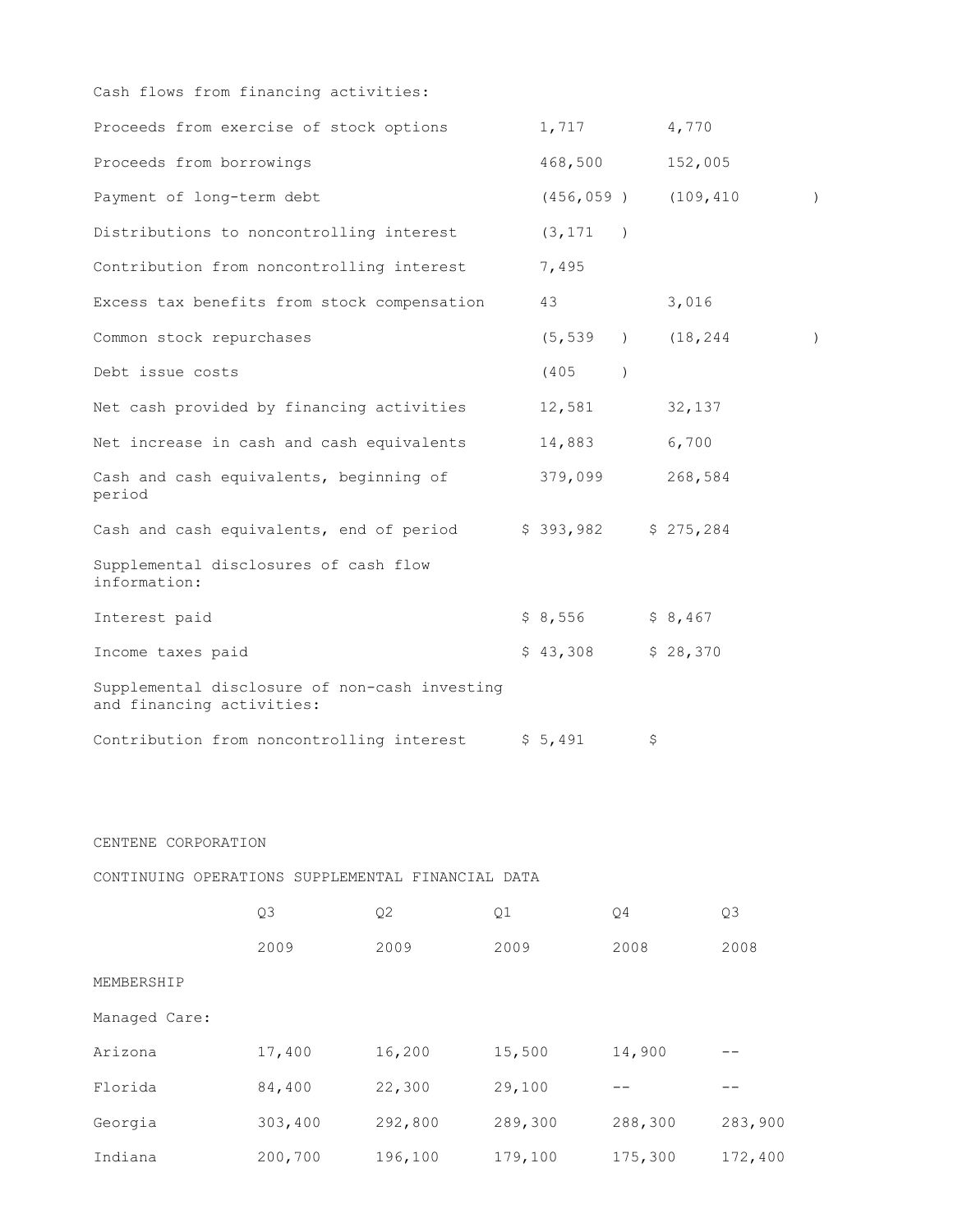| Massachusetts                          | 500          | $- -$        | $- -$        | $-\,-$                 | $- -$        |
|----------------------------------------|--------------|--------------|--------------|------------------------|--------------|
| Ohio                                   | 151,200      | 141,200      | 137,000      | 133,400                | 132,500      |
| South Carolina                         | 46,100       | 46,000       | 48,500       | 31,300                 | 26,600       |
| Texas                                  | 450,200      | 443,200      | 421,100      | 428,000                | 433,200      |
| Wisconsin                              | 132,500      | 131,200      | 127,700      | 124,800                | 122,500      |
| Total at-risk<br>membership            | 1,386,400    | 1,289,000    | 1,247,300    | 1,196,000              | 1, 171, 100  |
| Non-risk<br>membership                 | 63,200       | 114,000      | 96,000       | 3,700                  | 3,700        |
| TOTAL                                  | 1,449,600    | 1,403,000    | 1,343,300    | 1,199,700              | 1,174,800    |
| Medicaid                               | 1,040,500    | 958,600      | 921,100      | 877,400                | 850,500      |
| CHIP & Foster<br>Care                  | 263,400      | 261,400      | 256,900      | 257,300                | 261,800      |
| ABD & Medicare                         | 82,500       | 69,000       | 69,300       | 61,300                 | 58,800       |
| Total at-risk<br>membership            | 1,386,400    | 1,289,000    | 1,247,300    | 1,196,000              | 1, 171, 100  |
| Non-risk<br>membership                 | 63,200       | 114,000      | 96,000       | 3,700                  | 3,700        |
| TOTAL                                  | 1,449,600    | 1,403,000    | 1,343,300    | 1,199,700              | 1,174,800    |
| Specialty<br>Services(a):              |              |              |              |                        |              |
| Cenpatico<br>Behavioral Health         |              |              |              |                        |              |
| Arizona                                | 117,300      | 110,500      | 104,700      | 105,000                | 102,400      |
| Kansas                                 | 41,000       | 41,100       | 40,600       | 41,100                 | 40,100       |
| Bridgeway Health<br>Solutions          |              |              |              |                        |              |
| Long-term Care                         | 2,500        | 2,400        | 2,300        | 2,100                  | 1,900        |
| TOTAL                                  | 160,800      | 154,000      | 147,600      | 148,200                | 144,400      |
| (a) Includes external membership only. |              |              |              |                        |              |
| REVENUE PER<br>MEMBER(b)               | 222.77<br>\$ | 219.75<br>\$ | 220.29<br>\$ | 218.52<br>$\mathsf{S}$ | 213.28<br>Ş. |
| CLAIMS (b)                             |              |              |              |                        |              |
| Period-end<br>inventory                | 414,900      | 362,200      | 325,000      | 269,300                | 323,200      |
| Average inventory 227,100              |              | 234,500      | 267,600      | 288,600                | 298,400      |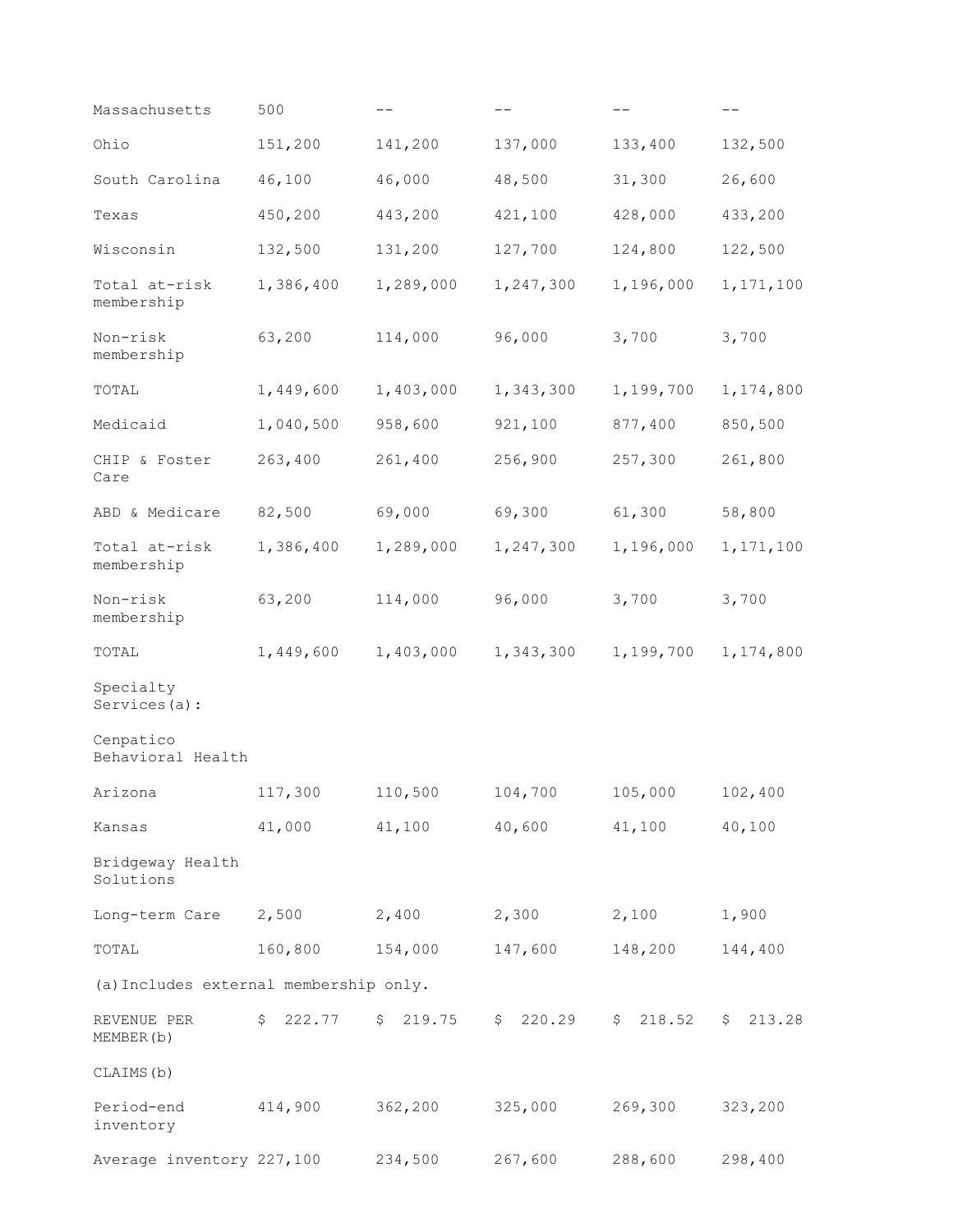Period-end inventory per 0.30 0.28 0.26 0.23 0.28 member

(b) Revenue per member and claims information are presented for the Managed Care at-risk members.

|                               | OЗ   | Q <sub>2</sub> | ΟT   | O4   | OЗ   |
|-------------------------------|------|----------------|------|------|------|
|                               | 2009 | 2009           | 2009 | 2008 | 2008 |
| DAYS IN CLAIMS<br>PAYABLE (c) | 47.1 | 47.5           | 45.3 | 48.5 | 47.9 |

(c) Days in Claims Payable is a calculation of Medical Claims Liabilities at the end of the period divided by average claims expense per calendar day for such period.

CASH AND INVESTMENTS (in millions)

| Requlated                    | \$911.4 | \$825.8 | \$816.8 | \$798.0 | \$692.6 |    |
|------------------------------|---------|---------|---------|---------|---------|----|
| Unregulated                  | 27.6    | 27.0    | 28.9    | 24.1    | 26.8    |    |
| TOTAL                        | \$939.0 | \$852.8 | \$845.7 | \$822.1 | \$719.4 |    |
| DEBT TO<br>CAPITALIZATION(d) | 31.9    | 8, 33.0 | 8, 34.6 | 8, 34.6 | 34.4    | g. |

(d)Debt to Capitalization is calculated as follows: total debt divided by (total debt + total equity).

| OPERATING RATIOS:                                    |               |                                      |               |        |
|------------------------------------------------------|---------------|--------------------------------------|---------------|--------|
|                                                      |               | Three Months Ended Nine Months Ended |               |        |
|                                                      | September 30, |                                      | September 30, |        |
|                                                      | 2009          | 2008                                 | 2009          | 2008   |
| Health Benefits Ratios:                              |               |                                      |               |        |
| Medicaid and CHIP                                    |               | 84.7 % 81.3 %                        | 84.4%         | 80.7%  |
| ABD and Medicare                                     | 81.1          | 88.1                                 | 81.7          | 91.4   |
| Specialty Services                                   | 80.5          | 79.9                                 | 79.6          | 82.9   |
| Total                                                | 83.7          | 82.2                                 | 83.4          | 82.6   |
| General & Administrative Expense Ratio 13.2 % 14.2 % |               |                                      | 13.5%         | 13.5 % |